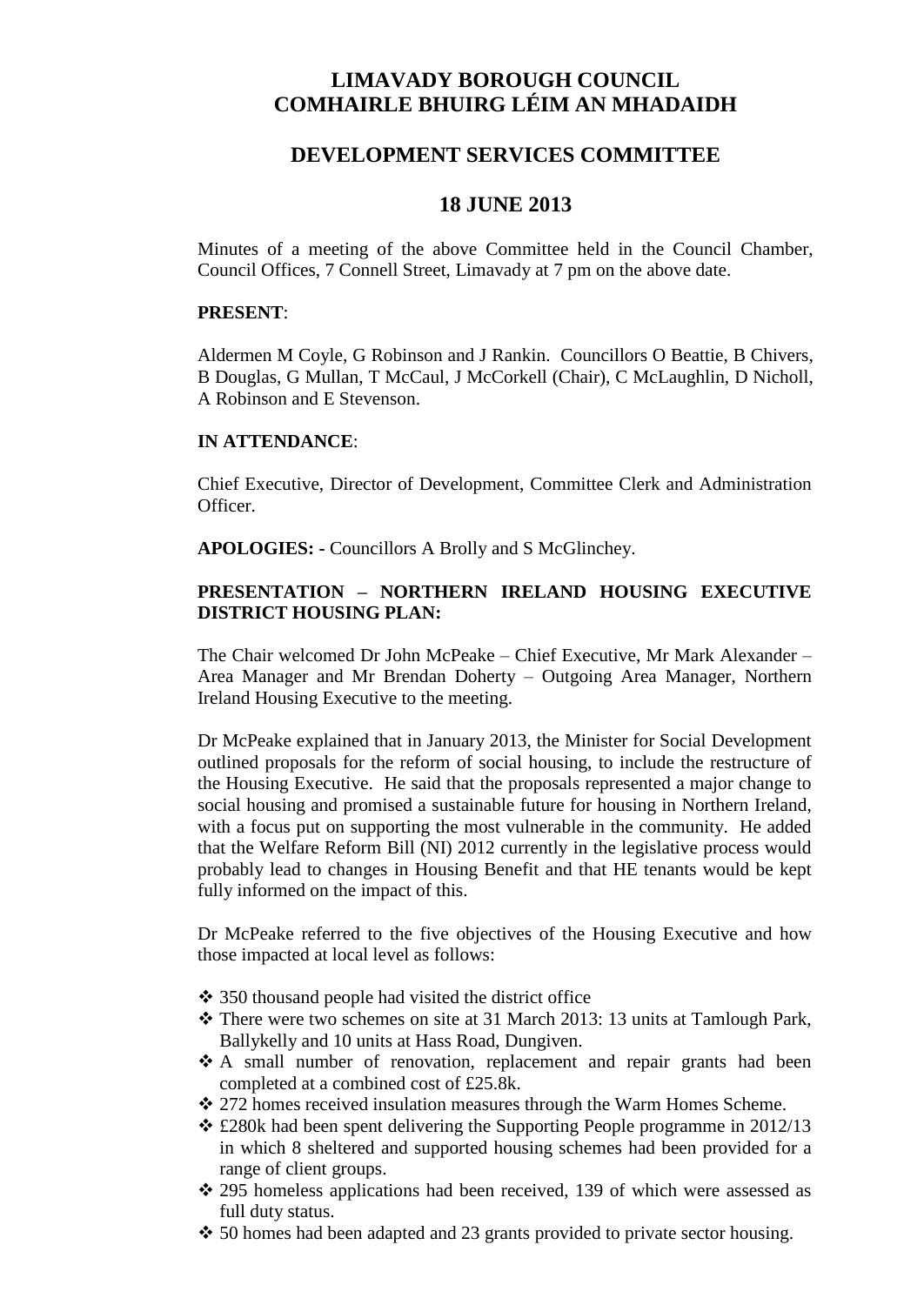\* The Housing Executive continued to participate in the Neighbourhood Renewal Partnership in delivering the Neighbourhood Renewal Programme in Limavady town.

The following points were made:

- $\checkmark$  The waiting list for single people seeking accommodation was the fastest growing and the Housing Executive were encouraging Housing Associations to create single unit accommodation or to convert homes to a shared housing unit.
- $\checkmark$  The Housing Executive was committed to keeping the local office intact and although new premises were being sought in Limavady, it was unclear if this would continue in the longer term as the Housing Executive would no longer exist. It was confirmed that the main reason for visits to the local office were queries on waiting lists, benefits or to register as homeless.
- $\checkmark$  The Housing Executive focused on transparency and accountability and during all its years of operation, there had never been a single case of discrimination.
- $\checkmark$  Reference was made to good relations & to a shared future highlighted during the G8 summit and it was queried if the Housing Executive had a policy on balance in housing allocation. It was confirmed that the Housing Executive allocated on need rather than belonging to one particular community or another, with emphasis put on respect and understanding.
- $\checkmark$  Tribute was paid to Brendan Doherty for his work in the Limavady area.

The deputation from the Housing Executive left the meeting at 7.50 pm.

### **APPOINTMENT OF CHAIRPERSON:**

Councillor S McGlinchey was nominated as Chair of the Development Services Committee for the year 2013/14 on the proposal of Councillor D Nicholl, seconded by Councillor B Chivers.

In the absence of Councillor McGlinchey, it was agreed that the Deputy Mayor Councillor J McCorkell would Chair the meeting.

#### **MINUTES:**

The minutes of meeting dated 14 May 2013 were approved on the proposal of Councillor B Chivers, seconded by Councillor A Robinson.

#### **MATTERS ARISING:**

## **MINUTES OF THE IRISH LANGUAGE SUB COMMITTEE:**

The minutes of Costa na Gaeilge/Irish Lanugage Sub Committee meeting held 23 April 2013 were approved on the proposal of Councillor B Chivers, seconded by Councillor C McLaughlin.

# **MINUTES OF DUNGIVEN SPORTS AND COMMUNITY PROJECT STEERING GROUP:**

The minutes of the Steering Group of Dunigven Sports and Community Project meeting held 24 May 2013 were approved on the proposal of Councillor McCaul, seconded by Councillor Chivers.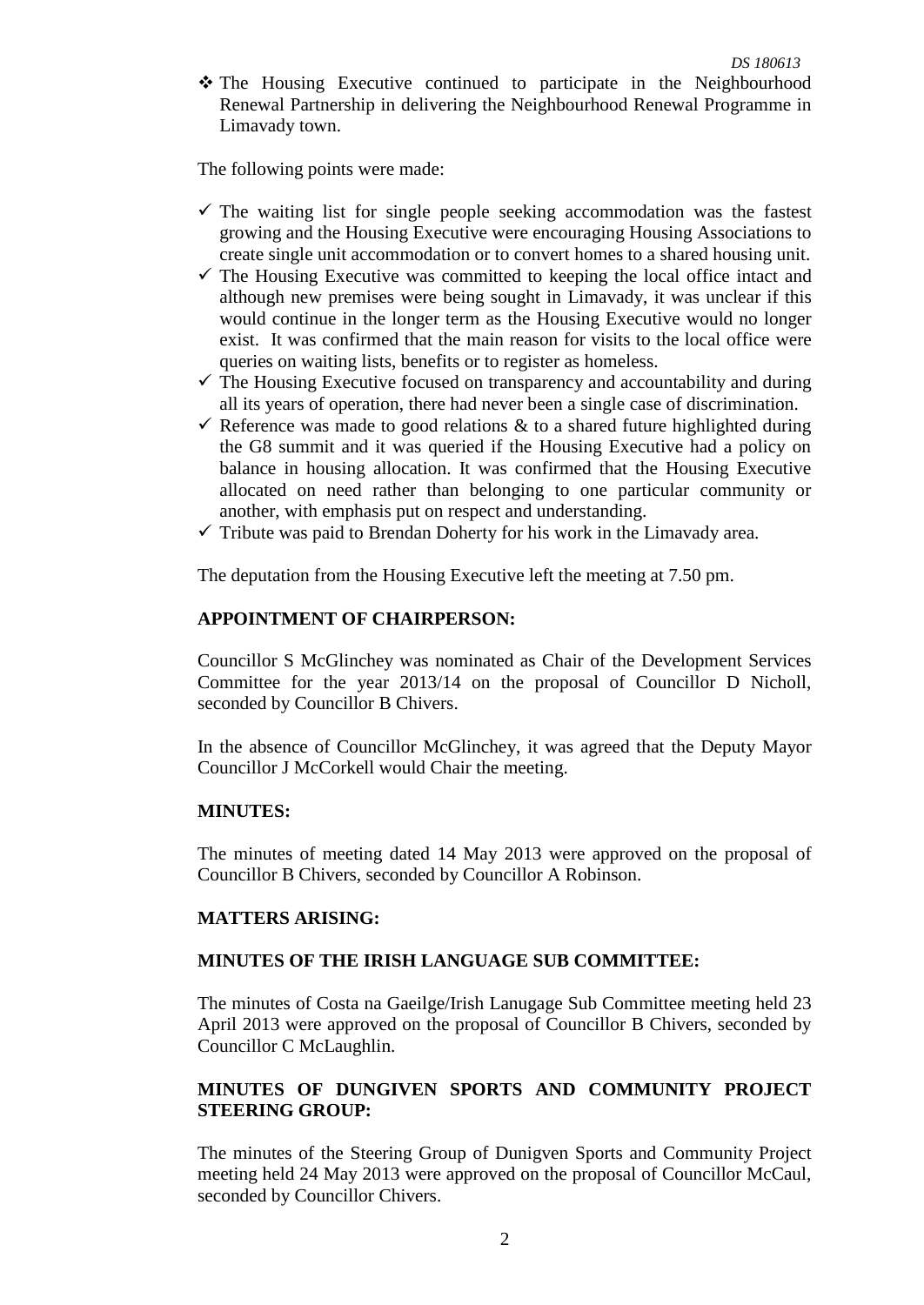### **DIRECTOR OF DEVELOPMENT REPORT ~ JUNE 2013:**

The Director of Development presented the Development Report for June 2013 and enlarged thereon. The report was approved on the proposal of Alderman Coyle, seconded by Councillor B Chivers subject to the following:

**Roe Valley Arts and Heritage Committee:** It was agreed that Council would expand the Council booking price band to cover affiliated group of Roe Valley Arts and Heritage Committee effective from 1 September 2013 when the committee would have its affiliation criteria reviewed and be in operation.

**Request from Limavady Sports Council for Grant Assistance:** It was agreed that a grant of £8,000 would be allocated to Limavady Sports Council to enable the group to continue its work throughout 2013/14 in supporting local clubs/individuals and organising the Annual Sports Awards.

**IFA Grassroots Soccer Development:** It was agreed that Council would continue to work in partnership with the IFA on delivery of the Grassroots Soccer Development programme up to 31 March 2014.

**Broighter Hoard:** The Director of Development advised that discussions were on going with the National Museum and Derry City Council regarding the loan of the Broighter Hoard. She gave an overview of indicatives costs to date for display resources, display case, insurance, curatorial costs and security, which was estimated to be in the region of £40,000 per Council.

It was agreed that Council would proceed with plans to have loan of the Broighter Hoard from the National Museum.

**Limavady Community Support Plan 2013/15:** The Community Support Plan 2013/15 for Limavady Borough Council was approved.

**Good Relations Grant Applications:** It was agreed that the grant awards set out within the report would be approved.

**Good Relations Workplan 2013/14:** Council approved the 2013/14 Good Relations Workplan.

**Economic Development – Requests for Funding:** The following requests for funding from Economic Development were approved:

- 1. Roe Valley Enterprises 'Exploring Enterprise 2' £6,698
- 2. Roe Valley Enterprises 'Tradelinks2' £2,100
- 3. Roe Valley Education Forum 'More Flexible Steps' £5,000.

**Town Centre Masterplan – Further Public Realm Development and Shop Front Scheme:** It was agreed that Council would accept the process for taking forward the above scheme and to continue to work with the department for Social Development.

**Scripture Union NI – Beach Mission:** Council granted permission for Scripture Union NI to hold a beach mission at Benone Strand from 6 – 20 July 2013.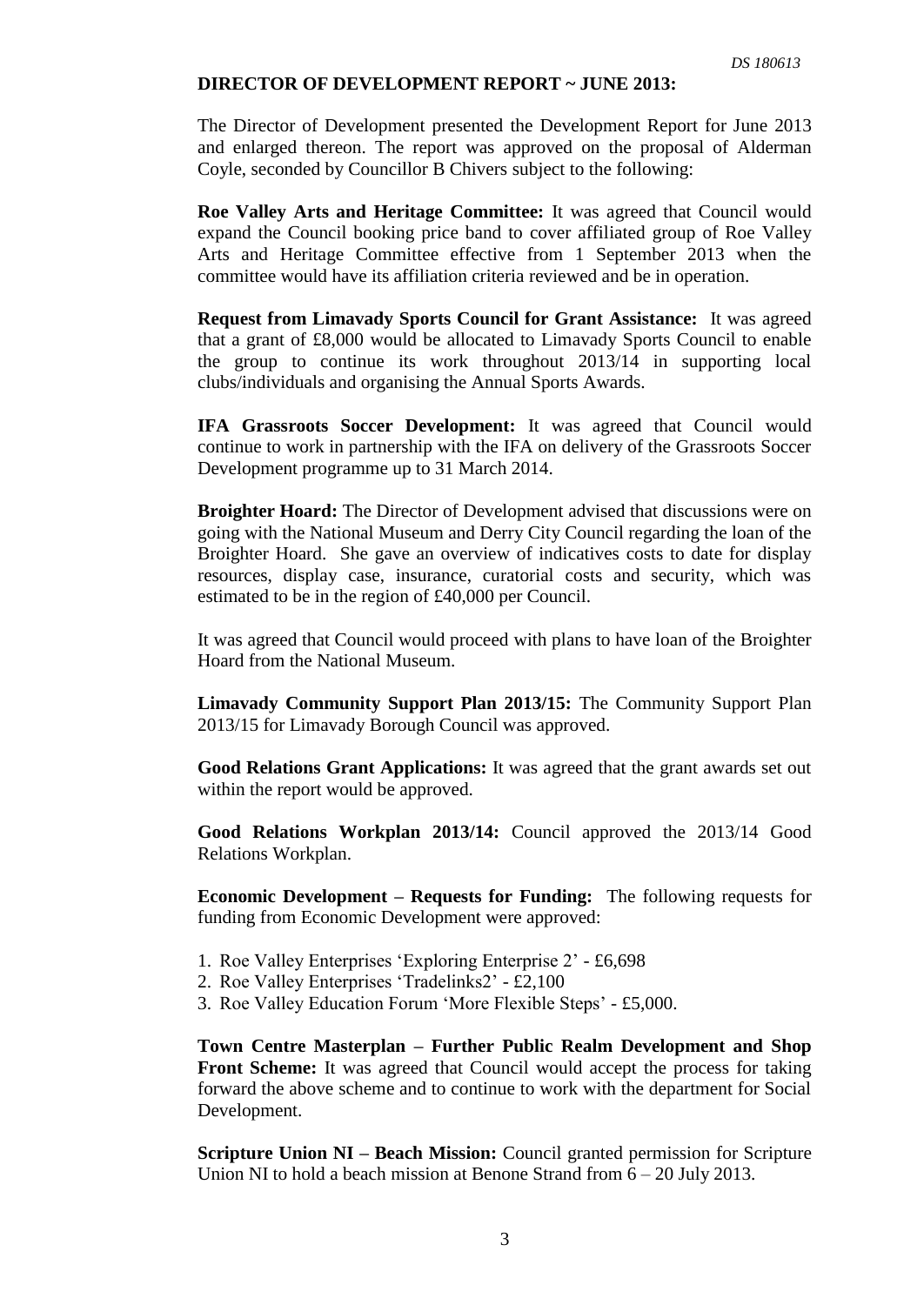**Culture Arts & Tourism Grants:** Council approved the three applications submitted for revenue deficit funding of grant aid for events and festival's taking place between 1 April 2013 and 31 March 2014 as follows:

- a) Charlie Gaile Memorial by County Derry Darts Association £1,100
- b) The Eddie Butcher Music & Singing Festival by The Shamrock Rose & Thistle Tradition - £1,500
- c) Finvola Festival by St Canice's Gaelic Athletic Club £1,500.

It was agreed that if the events were in profit the maximum grant set out above would not be paid.

**Summer Scheme 2013:** Council approved proposals for summer scheme at Roe Valley Leisure Centre for 2013.

**Limavady & Green Lane Museums:** In order to achieve Phase 3 Accreditation for both Limavady and Green Lane Museums, Council approved the adoption of:

- Collections Development Policies
- Document Policy Statements
- Care and Conservation Policy Statement and
- Causeway Museum Service Learning & Access Policy.

## **ANY OTHER BUSINESS:**

**Drumceatt Square:** It was highlighted that Drumceatt Square needed a thorough clean in the run up to the Hugo Duncan event.

**Civic Reception:** It was agreed that a civic reception would be held for Drumsurn Community Group.

Letter of Congratulations: It was agreed that a letter of congratulations would be forwarded to the Reverend Sam McVeigh on his recent MBE award.

**Armed Forces Day:** Councillor Stevenson proposed, seconded by Alderman Rankin that a financial contribution of £500 be granted to the British Legion for an event being held to mark Armed Forces Day. Following discussion, the proposal was put to the meeting and declared carried, 6 for, 0 against and 6 abstentions.

**International Centre for Local and Regional Development (ICLRD):** The Chief Executive informed members of upcoming Executive Training and Animation Programme that was being developed and delivered by ICLRD in response to local government reform agendas being rolled out jurisdictions of the island of Ireland. He said the programme would commence in September 2013 and was open to all Councils involved in the three cross border networks, with it being funding through INTERREG IVA. Nominations were sought for two Council Officials, two elected representatives and one community worker.

Alderman M Coyle and one member from Sinn Féin (to be confirmed) were nominated to attend the ICLRD Executive Training and Animation Programme. The Chief Executive agreed to discuss with the SMT additional nominations to the programme.